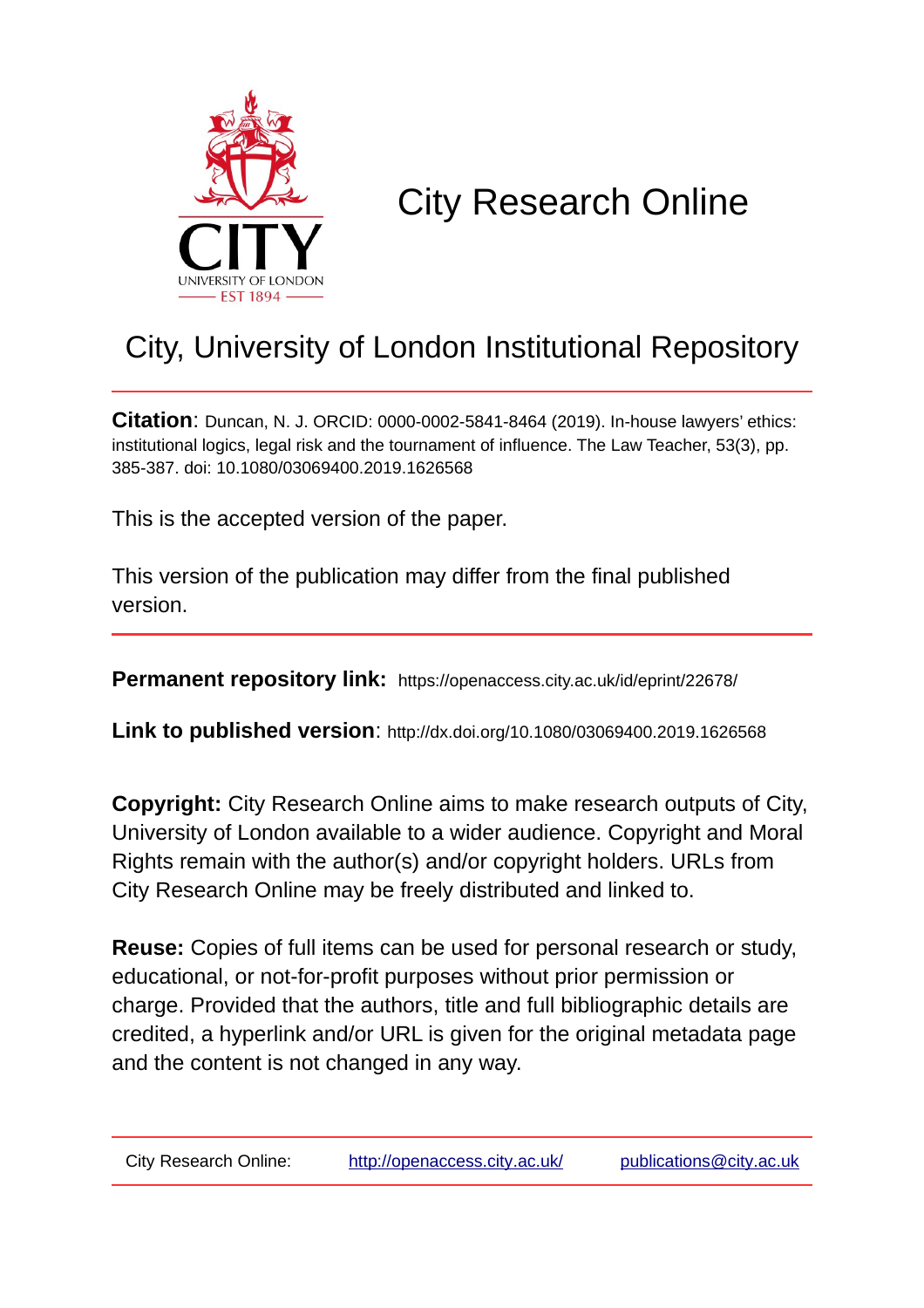## The Law Teacher

## In-House Lawyers' Ethics: Institutional Logics, Legal Risk and the Tournament of Influence, by Richard Moorhead, Steven Vaughan and Cristina Godhino, (Hart, 2019, 1st ed., xii + 248 pp, £55.00 Hardback (or E-book), ISBN 978-1509905942 --Manuscript Draft--

| <b>Full Title:</b>        | In-House Lawyers' Ethics: Institutional Logics, Legal Risk and the Tournament of<br>Influence, by Richard Moorhead, Steven Vaughan and Cristina Godhino, (Hart, 2019,<br>1st ed., xii + 248 pp, £55.00 Hardback (or E-book), ISBN 978-1509905942 |
|---------------------------|--------------------------------------------------------------------------------------------------------------------------------------------------------------------------------------------------------------------------------------------------|
| <b>Manuscript Number:</b> |                                                                                                                                                                                                                                                  |
| <b>Article Type:</b>      | <b>Learning Resources Reviews</b>                                                                                                                                                                                                                |
| <b>Order of Authors:</b>  | Nigel Duncan                                                                                                                                                                                                                                     |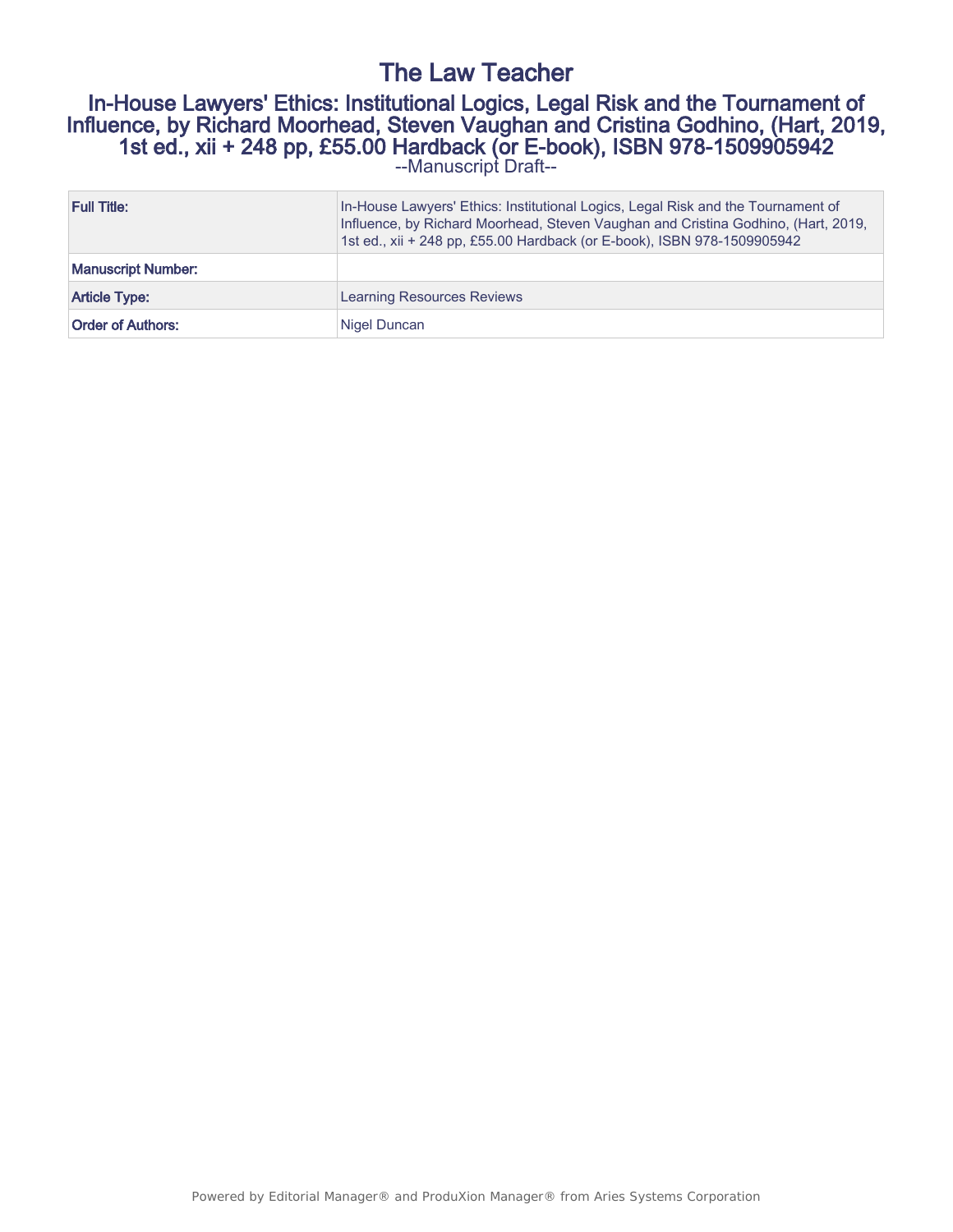**In-House Lawyers' Ethics: Institutional Logics, Legal Risk and the Tournament of Influence**, by Richard Moorhead, Steven Vaughan and Cristina Godhino, (Hart, 2019, 1<sup>st</sup> ed., xii + 248 pp, £55.00 Hardback (or E-book), ISBN 978-1509905942

Legal practice is changing. We have a responsibility to our students, not only to warn them of the competition for remunerative work, of the organisational and technological changes that are affecting legal practice and the professional responsibilities that accompany their status as lawyers, but also of the increased opportunities for work as in-house lawyers and the different tensions that such roles bring. So this book, while not primarily an undergraduate text, has an important place in the library for all students considering their future as a potential lawyer, their tutors and their careers advisors. For those studying legal ethics or the role of lawyers in the context of a legal system module it will have more specific relevance and should be a key text for students studying in these areas on LLM degrees.

The book is the result of an empirical research project consisting of two sets of structured interviews with a significant number of in-house lawyers, the second informed by an online survey. Part of the research focussed on vignettes designed to explore reactions to specific challenging situations where the tensions between commercial pressures and ethical demands become acute. The analysis of their data is rich and varied, with each part designed to test the validity of the others. As such, it is a significant addition to the existing research into the ethics of lawyers in general and in-house lawyers in particular.

The findings are salutary. There are those whose perceptions of commercial lawyers are fundamentally cynical and those who are optimistic about their ability to improve the ethical behaviour of their commercial clients. Here, although there is data to support either view, the overall message is that the truth is much more complicated and variable than either view would suggest. If anything, the authors' conclusions suggest reasons to be concerned more than to be optimistic (although given the complexity of the findings, that may be refracted through my eyes).

It challenges the academic literature that presumes a zero-sum game involving tension between business goals and professional obligations. This is not how in-house lawyers perceive their role. From these interviews we come to understand how organisational structures and the individual lawyer's position and status within them provide different opportunities for influence. The book explains the context of the decision whether or not to say "No" in a network of relationships developed over time. The authors analyse this as a 'tournament of influence'.

Factors include seniority and status, economic reward, perceived support for commercial goals and an ability to explain risk. Gate-keeping functions exist in a continuum of organisational activities and influences. The lawyer who always says "No" is likely to be bypassed. The lawyer who has a history of being willing to warn of risks but to permit actions provided those risks are understood (and do not, for example, involve criminality) will be more able to exercise influence when they really must say "No". As one interviewee said: "It's important to know when to say 'No'. You want to avoid the legal department becoming the 'Department of No'." (p. 81). This involves compromise and possible exploitation of uncertainty and interpretation of the law. Ethical purists will find this extremely uncomfortable, but it may be the most effective way of avoiding serious wrongdoing and shifting the culture of an organisation in an appropriate direction.